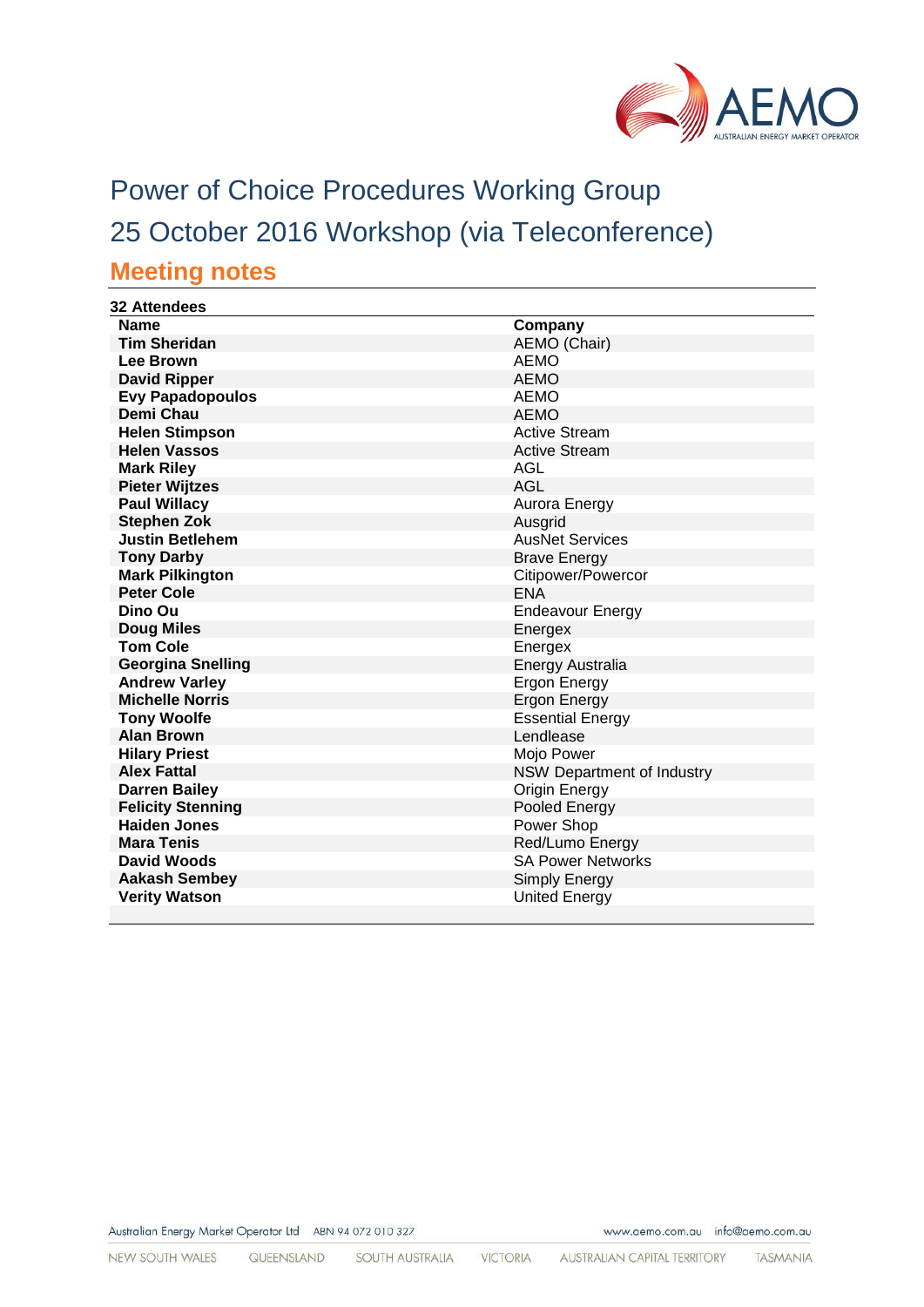

#### **Important Note**

The intent of this document is to summarise the discussions during the POC Procedures Working Group (POC-PWG) workshop held on 25th October 2016. T Sheridan led the discussion using the presentation slides provided for the day. The slides are not reproduced here.

This document then details the Questions and Answers under each of the documents that are being consulted on.

Please note that procedure changes must be made in accordance with the National Electricity Rules (NER) consultation procedures and, therefore, all matters discussed at workshops and other meetings will be considered by AEMO and should not be taken as a representation as to the final procedure changes.

#### **Purpose of the Workshop**

The purpose of this workshop was to inform industry participants on key features of the Work Package 2 draft procedures which AEMO published for consultation on 10th October 2016.

Work Package 2 draft procedures include:

- Retail Electricity Market Procedures: Glossary and Framework
- Service Level Procedure –Embedded Network Managers
- MSATS Procedure: National Metering Identifier
- Unmetered Load Guideline
- Default & Deregistration Procedure Metering Providers, Metering Data Providers, Embedded Network Managers and Metering Coordinators.
- Qualification Procedure Metering Providers, Metering Data Providers and Embedded Network Managers.
- Exemption Procedure Metering Installations Malfunctions.

## **1. Introduction**

Please refer to the presentation slide pack emailed to participants on 20<sup>th</sup> October for this workshop.

- The consultation timeline for Work Package 2 is on slide #4. Submissions for the first stage consultation will close on 15th November.
- Participants were encouraged to raise any issues, including those discussed today, in their submissions, clearly explaining their views and any alternative drafting proposals.
- To assist AEMO in collating the feedback, participants are asked to provide their submissions in both Word and PDF.

## **2. General Items**

Q2.1: Would AEMO consider publishing the Draft Determination report in both Word and PDF? A Word document would assist participants in copying and pasting the content for internal purposes.

A2.1: This would not be consistent with AEMO's standard practice in a consultation.

Q2.2: When will the other Package 2 guidelines be published for comment?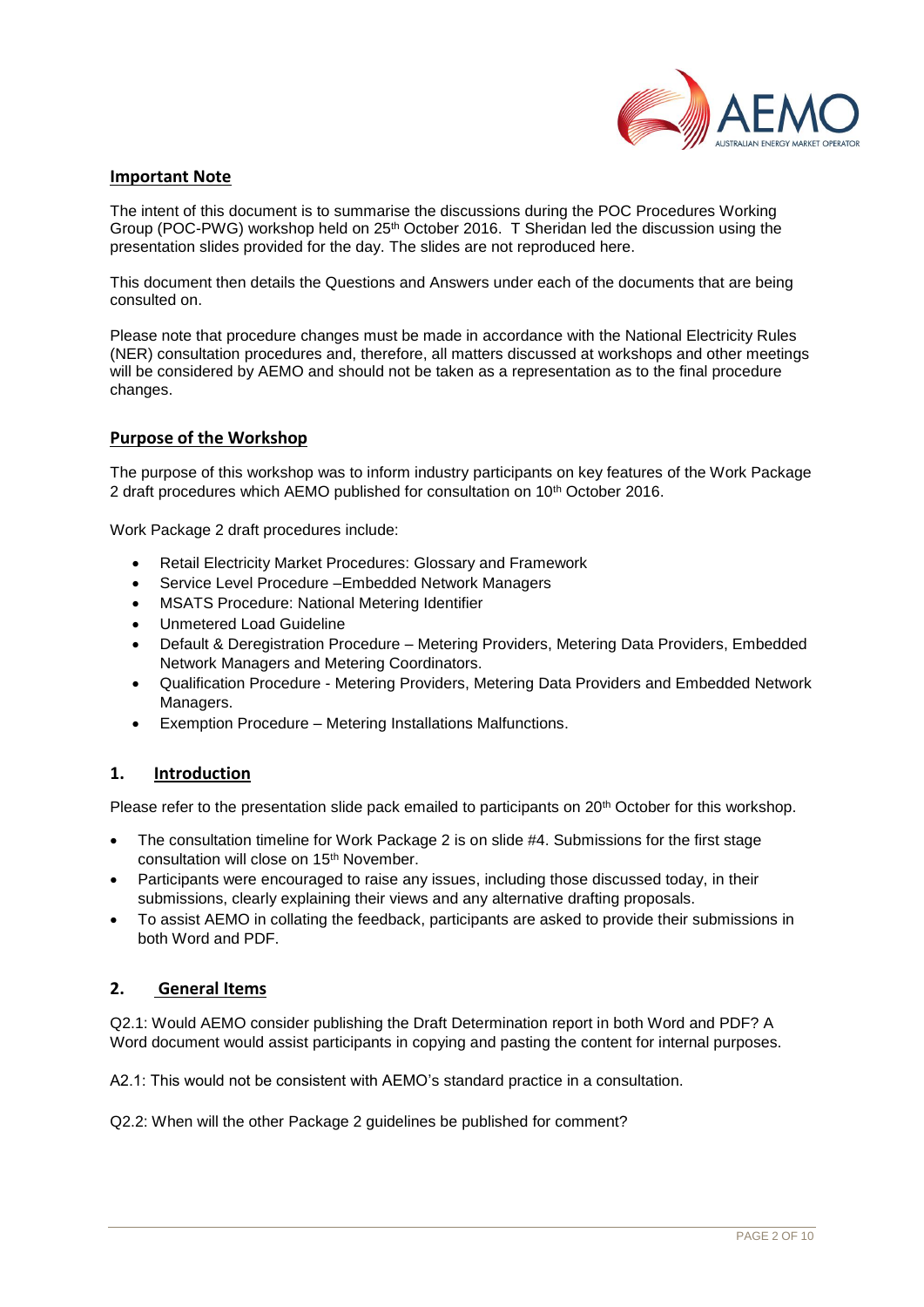

A2.2: AEMO aims to release the working drafts of the Embedded Networks Guide and the Metering Coordination Registration Guide by mid-November, after the first stage submission window closes. The accreditation checklists will be circulated following the publication of the Draft Determination.

Q2.3: Will the checklists be provided with track-changes?

A2.3: As these checklists are currently in Excel format, it would not be feasible for AEMO to provide track-changes. Additionally, the questions on the checklists have not been reviewed for quite some time. It may not add any value to show track-changes or highlighting the changed cells if a lot of changes have been made.

Q.2.4: If track-changes are not provided, it would be useful if AEMO provided some bullet points, highlighting the changes that have been made to the checklists.

A2.4: AEMO will consider this, although it may not add a lot of value if all the questions have been changed. As with some of the Package 1 Procedures, participants may see benefit in assessing just the new content.

## **3. Retail Market Electricity Procedures – Glossary and Framework**

Please refer to slide # 6.

Q3.1: The Glossary and Framework document provides guidance on the use of capitalised words and italicised terms in the Procedures. There are other words that are in bold, for example, and used within the Procedures but their uses are not clarified in the Glossary and Framework document.

A3.1: AEMO indicated that will consider this during its review of first stage submissions.

## **4. Service Level Procedure – Embedded Network Managers**

Please refer to slide #7.

Q4.1: If we are creating a new Greenfield embedded network in an apartment block post December 2017, will the off-market child sites need to have a NMI assigned to them at that point by an Embedded Network Manager (ENM) or would this only be required if they wanted to go on-market?

A4.1: AEMO referred to previous discussions this issue, whether Greenfield embedded network sites should have a NMI in both cases when they are on-market and off-market, or whether they should only have a NMI when they are on-market. AEMO's decision from the Package 1 Procedures was to adopt the latter approach meaning that Greenfield embedded network sites need to be allocated a NMI only when they are on-market, as the NMIs are used to identify connection points for customers who are in the market. When the NMI is allocated for an on-market customer, and the customer becomes off-market, the NMI will still be retained in MSATS but with an off-market status. Retaining the NMI will be useful for NMI discovery if the customer decides to re-join the market. For trigger points regarding the ENM appointment, participants are encouraged to refer to the AER network exemption guideline which is currently under consultation and will be published by 1 December 2016.

Q4.2: Is it possible for the SLP to impose an obligation on the ENM to obtain a list of life support customers in the embedded network?

A4.2: As per the Embedded Networks final determination, it is the responsibility of the Embedded Network Operator (ENO) to manage embedded network life support customers. However, there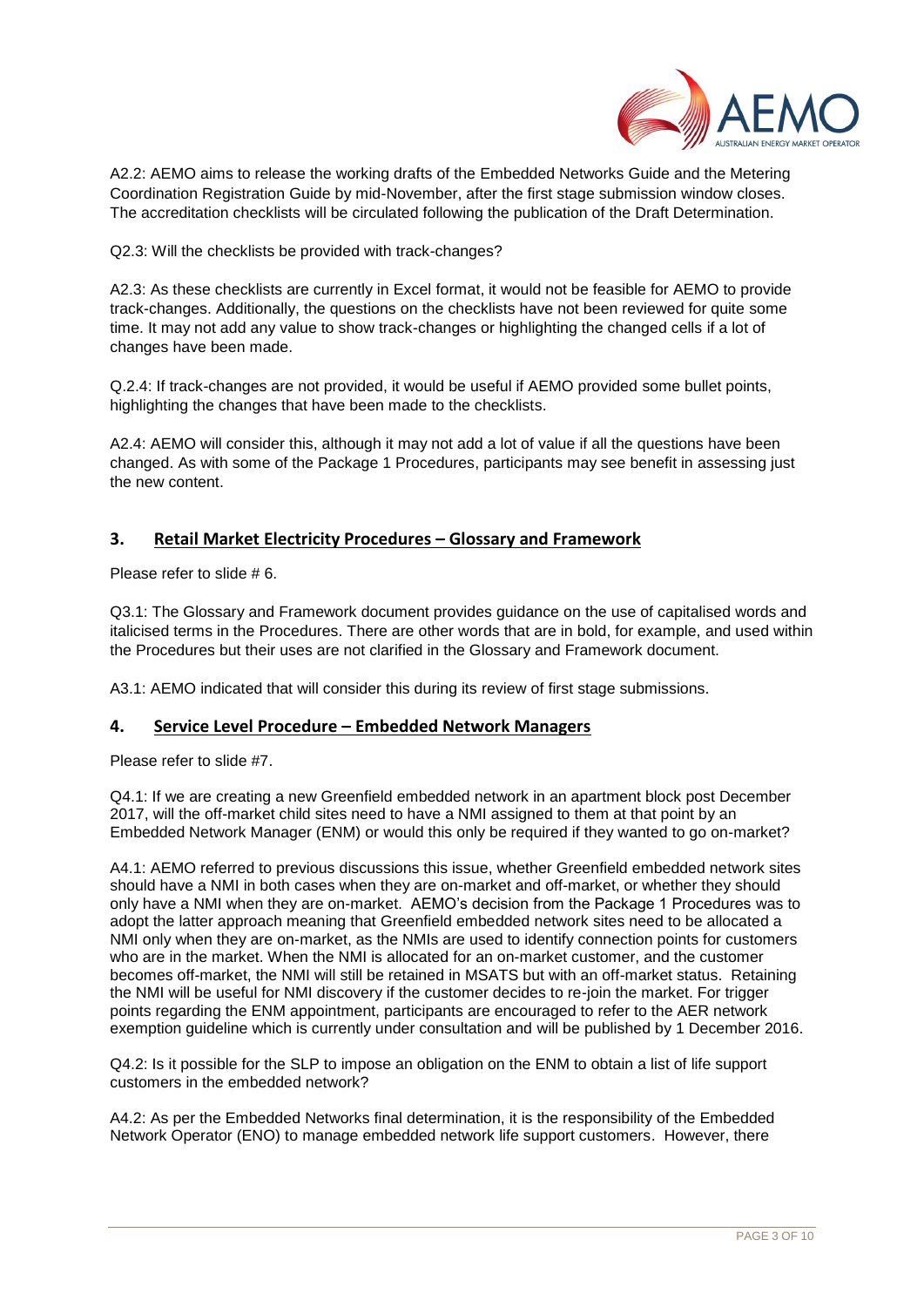

nothing is stopping the ENO from commercially agreeing with the ENM to manage life support customers.

Q4.3: Clause 3.1 (a) states that each ENM must maintain an interface to the B2B e-Hub. Why is this mandated given that in the B2B Working Group we did not agree on mandating the usage of the B2B e-Hub for ENMs?

A4.3: As per the Embedded Network final determination, it is the responsibility of the ENM to comply with the B2B procedures. The ENM is required to make certain data available in accordance with the B2B Procedures to other parties. Also, the B2B procedures may include roles and responsibilities for the ENM. However, AEMO indicated that it is happy to consider the drafting of clause 3.1(a) during its review of first stage submissions.

## **5. MSATS - National Metering Identifier Procedure**

Please refer to slide #8.

Q5.1: What is the rationale behind AEMO's decision to retain the NMI when it moves from a DNSP network to an embedded network and vice versa?

A5.1: AEMO stated its position to retain the NMI in the Information Paper that was published on 8 April 2016. AEMO's position was based on the input received at previous POC-PWG meetings held prior to the start of consultation for Package 1. At these meetings, several participants pointed to the challenges of having to maintain NMIs in their systems when it moves outside their network and it is retained. While other participants noted the significant work involved to extinct and re-establish a NMI with all its information and the inability to use retrospectivity in MSATS. AEMO encourages participants to provide their feedback as part of the Package 2 consultation on the MSATS NMI Procedure, and will comment on this issue if necessary in the Draft Determination.

Q5.2: For a scenario where there is 100 DNSP NMIs converted to an embedded network, with 80 of them are off-market and transferring to be 20 on-market, will all 100 NMIs need to be transferred to the ENM?

A5.2: AEMO encouraged participants to refer to the AER network exemption guideline to determine when an ENM will be required. However, from an MSATS perspective the 20 embedded network customers want to become on-market would need to be allocated to an ENM in MSATS as the ENM is the responsible party for maintaining on-market customer NMIs in MSATS. There is no requirement to maintain off-market embedded network customers in MSATS so those NMIs would be inactive in MSATS.

Q5.3: For a scenario where a building that is an embedded network has only one customer who wants to become on-market, will an ENM need to be appointed if the customer moves-out and the new customer wants to be off-market? Under this scenario, will the NMI be retained and maintained in MSATS? Will an ENM still be required?

A5.3: Once again, AEMO encourages participants to refer to the AER network exemption guideline to determine when an ENM will be required. When an on-market customer exits the market the NMI is not required to be maintained by the ENM in MSATS as per section 4.3.1 of the ENM SLP.

Q5.4: Currently with some DNSPs in Victoria all the existing embedded network NMIs are recorded within the DNSP's system. If those same NMIs transfer to an ENM and they are not made extinct how that would would be recorded in the DNSP systems as belonging to ENM off-market?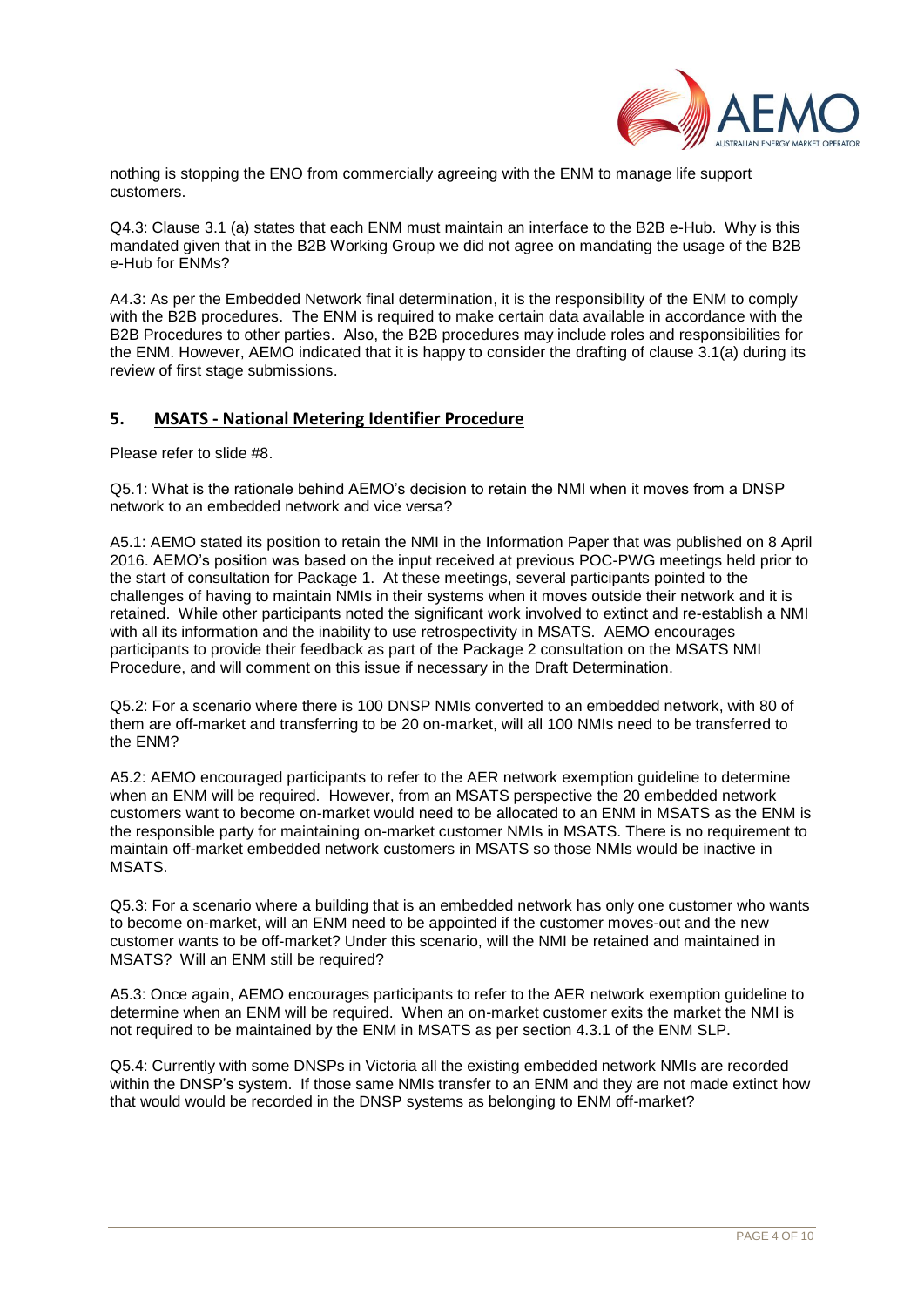

A5.4: AEMO indicated that this could depend on how DNSPs have interpreted embedded networks in the past, what the DNSP establishes in terms of process and policy to comply with the rules and how they have stored the NMIs in their systems.

Q5.5: Will the NMIs that get issued for ENMs by AEMO have a prefix to indicate which DNSP network they belong to? This is relevant because if the NMI is being retained and it moves to DNSP network, DNSP systems may have validations that do not allow other parties to enter NMIs that are out of their DNSP ranges?

A5.5: NMI lists are not a procedural change. The systems and the readiness work streams are best placed to decide on this issue. AEMO encourages participants to provide their feedback to the POC-RWG on this issue.

Q5.6: If a large number of NMIs move from a DNSP to an ENM, will the ENM be able to access all of the DNSP NMIs in MSATS, or just the NMIs allocated to them?

A5.6: MSATS does not validate access based on NMI ranges. Instead it validates access based on the roles associated with the NMI. For example, if a NMI moves from DNSP1 to DNSP2, then only DNSP2 will be able to access the NMI in MSATS. If DNSP1 was the LNSP for a NMI for the period 1 June 2016 till 30 June 2016, then DNSP1 can make retrospective changes to the NMI only within this period. If DNSP1 tries to submit a CR for example with an end date of 1 July 2016, then the CR will be rejected.

Q5.7: When a NMI is initially allocated, can AEMO make sure that a unique NMI is allocated?

A5.7: The allocation of NMIs to ENMs is AEMO's obligation as per the NER. AEMO will provide unique NMIs to the ENMs. Duplicate NMIs cannot be created in MSATS.

Q5.8: The ENM has an obligation to maintain the wiring information of an embedded network if only one market customer goes off-market and their sub-station gets connected to another sub-station.

A5.8: This can be one of the reasons why the NMI needs to be retained unless there is a reason that warrants making it extinct.

Q5.9: Why was NMI aggregation and disaggregation was not mentioned in the SLP? There are scenarios for commercial high rise buildings where a new company move-in and occupies 4 floors and will be wanting to aggregate all the meters under one NMI. If they move-out and new occupants want occupy single floors and disaggregate the NMI, what happens in those situations?

A5.9: AEMO indicated that it will consider this further pending any feedback that may be provided through submissions.

Q5.10: Section 3 (NMI structure) needs to be redrafted as there is a contradiction with regards to transmission NMIs which need to be alphanumeric and the distribution NMIs which needs to be numeric.

A5.10: AEMO indicated that it will consider this further and looks forward to receiving submissions on this topic.

Q5.11: Rule 2 (page 10) needs to be redraft as the intent is not clear. Perhaps a separate section is needed for embedded network NMIs?

A5.11: AEMO indicated that it will consider this further and looks forward to receiving submissions on this topic.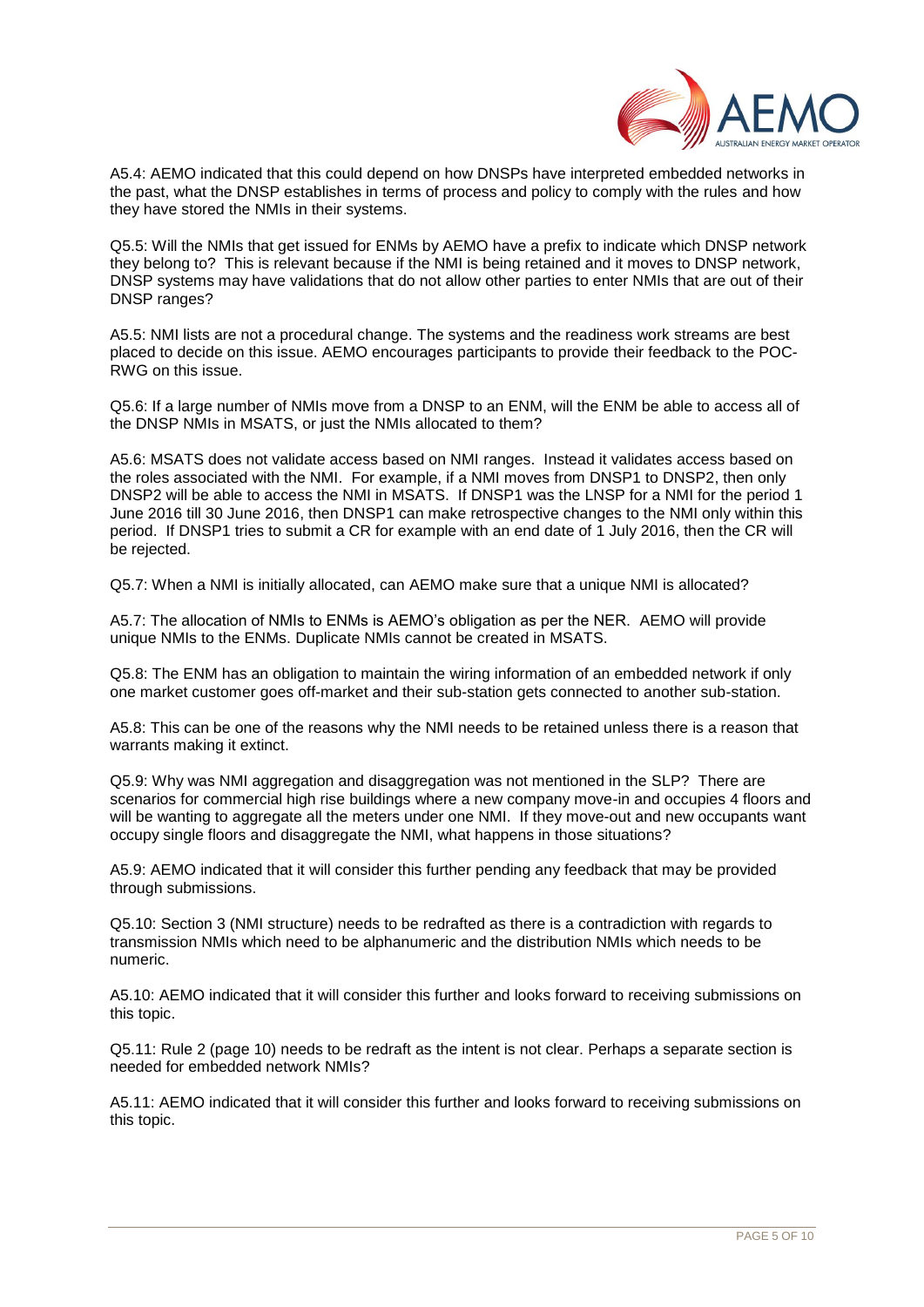

Q5.12: Rule 3 needs to be reviewed as it states that all communications need to have a NMI. However, this cannot occur until the NMI is allocated.

A5.12: AEMO indicated that it will consider this further and looks forward to receiving submissions on this topic.

## **6. Unmetered Load Guideline**

Please refer to slide # 9.

Q6.1: Is the intention that any party can apply to have an Unmetered Device included in the Load Table?

A6.1: Yes, any party can apply and other parties have the option to object within a 20 day period.

Q6.2: Should the LNSP be the one submitting the application? Or should there be a requirement that the application has the support of at least one LNSP? If no LNSP is willing to connect the device, having it on the load table could be just a marketing exercise and considerable resources required in assessing the application may be wasted.

A6.2: AEMO has a process to consider an application prior to publishing it for consultation. If the application relates to a device that is not considered as an unmetered market load device by relevant jurisdiction or does not have other required characteristics such as "predictable" or "calculable", AEMO would not publish it for consultation. AEMO will consider whether there is merit in making LNSP support a condition of an application.

Q6.3: Jurisdictional requirements should be added to the document.

A6.3: AEMO indicated that it will consider this further and encouraged participants to raise this issue in their submissions.

Q6.4: Applications should only require the support of one LNSP, and other LNSPs shouldn't object to the device being on the load table as they may need to support the device in the future.

A6.4: The purpose of the consultation process is to obtain industry agreement on the unmetered device load value that is included in the application for the device to be added to the NEM Load Table.

## **7. Default & Deregistration Procedure – Metering Providers, Metering Data Providers, Embedded Network Managers and Metering Coordinators.**

Please refer to slide #10.

Q7.1: Would AEMO consider non-compliance with service installation rules and safety obligations as a criterion for significant and material breaches? This is not part of an audit but if notified, would AEMO consider it as a breach in this procedure?

A7.1: AEMO can only consider breaches of the NER and the Procedures.

Q7.2: This Procedure does not provide grounds for breaches relating to jurisdictional safety regulations. This suggests that a breach of safety regulations would have no impact on a service provider's registration/accreditation.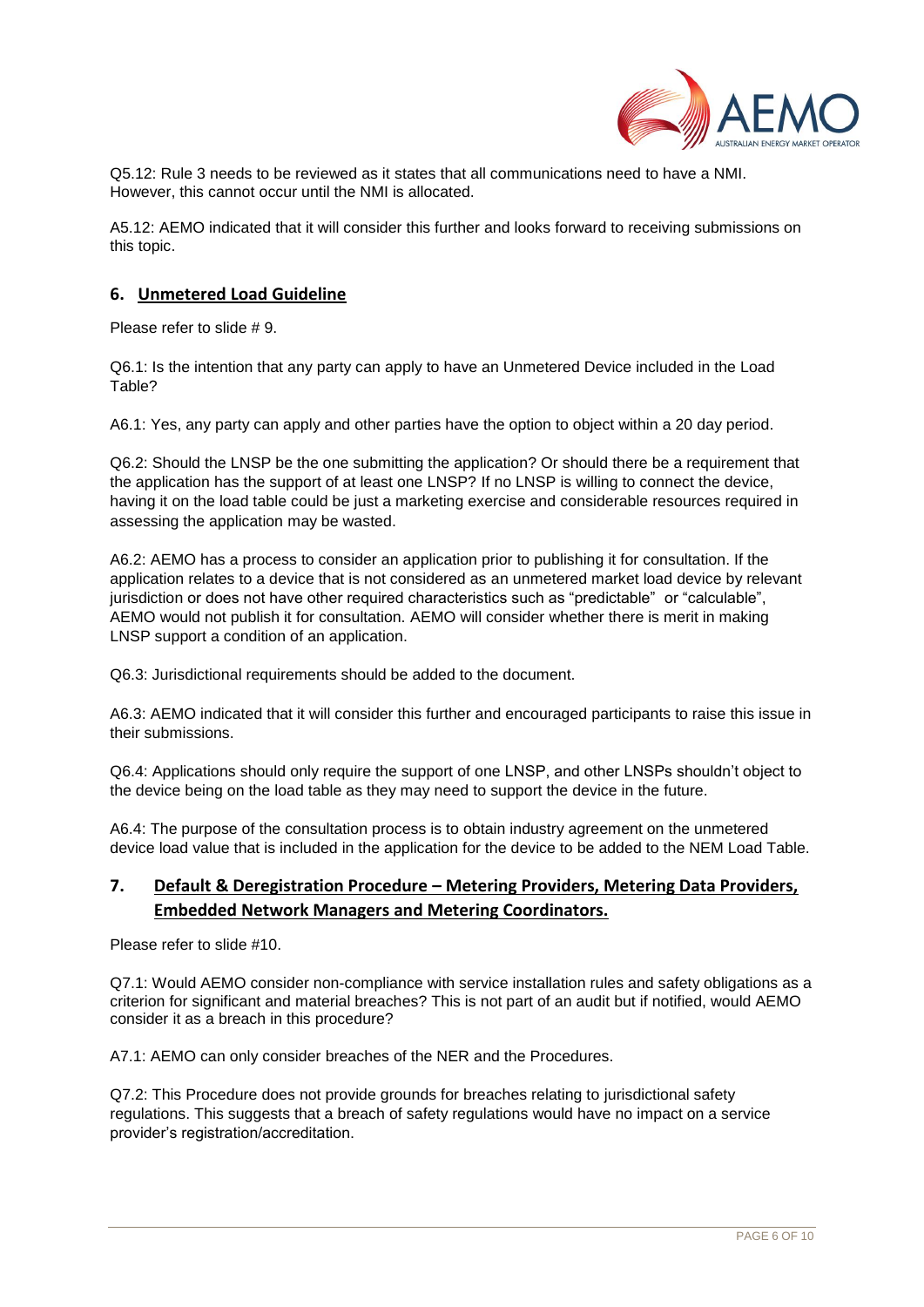

A7.2: Jurisdictional safety regulation is outside of AEMO's scope. However, in certain circumstances a breach of a safety regulation could trigger a breach of the Procedures which would then fall within AEMO's scope.

Q7.3: If a party "stuffs-up" something on the checklist, would this be in scope?

A7.3: Not necessarily. AEMO uses the questions on the checklist to assess a service provider's qualification. If a party does not have a requirement on the checklist, it does not necessarily mean that this is a breach of the NER or the Procedures.

Q7.4: What is the difference between a low-level warning and a high-level warning? It is not very clear in the Procedure.

A7.4: Warnings are issued if a breach is not a Material Breach. A low-level warning is one that is short-term, does not have an immediate market impact and could still be escalated to a high-level warning. A high-level warning relates to a more serious breach that would need to be addressed very quickly.

Q7.5: There doesn't seem to be clear criteria for delineating the different levels of breach. Should there be a quantifiable list such as the number of customers affected, billing amount etc.… similar to a risk assessment?

A7.5: Applying the suggested criteria would make the process too arbitrary. For example, an effect of a breach on one large customer could be bigger than an effect of a breach on many small customers combined. Similarly, a dollar amount considered significant to one participant may be insignificant to others. AEMO considers that current proposed drafting is a more appropriate approach and provides absolute clarity rather than ambiguity

Q7.6: It's more complicated with the ENM being in the picture. Could the ENM be affected by an action (e.g. a disconnection) of an MDP for example?

A7.6: The ENM is subject to the ENM SLP. The MP and MDP are subject to the MP and MDP SLPs. If a service provider is in breach and is deregistered, the party "in the chain of command" would need to appoint another service provider. In the case of the ENM, the ENO would need to appoint another ENM if the current ENM is de-registered.

Q7.7: One of the sources of breach could be a civil penalty applied by the AER. Such an event should trigger AEMO's review. The proposed deregistration process does not include the AER as a source.

A7.7: AEMO indicated that it will consider this further and encouraged participants to consider this issue when drafting submissions.

Q7.8: Section 8.1(c) - the notice (of a breach) to affected parties does not include all affected parties, for example, the LR. There are other parties in the chain that do not have a contractual relationship with the service provider but should still be notified, for example, previous FRMPs.

A7.8: This question was raised in the previous POC-PWG meetings (regarding notice to the LNSP). EMO indicated that it will consider this further and encouraged participants to consider this issue when drafting submissions.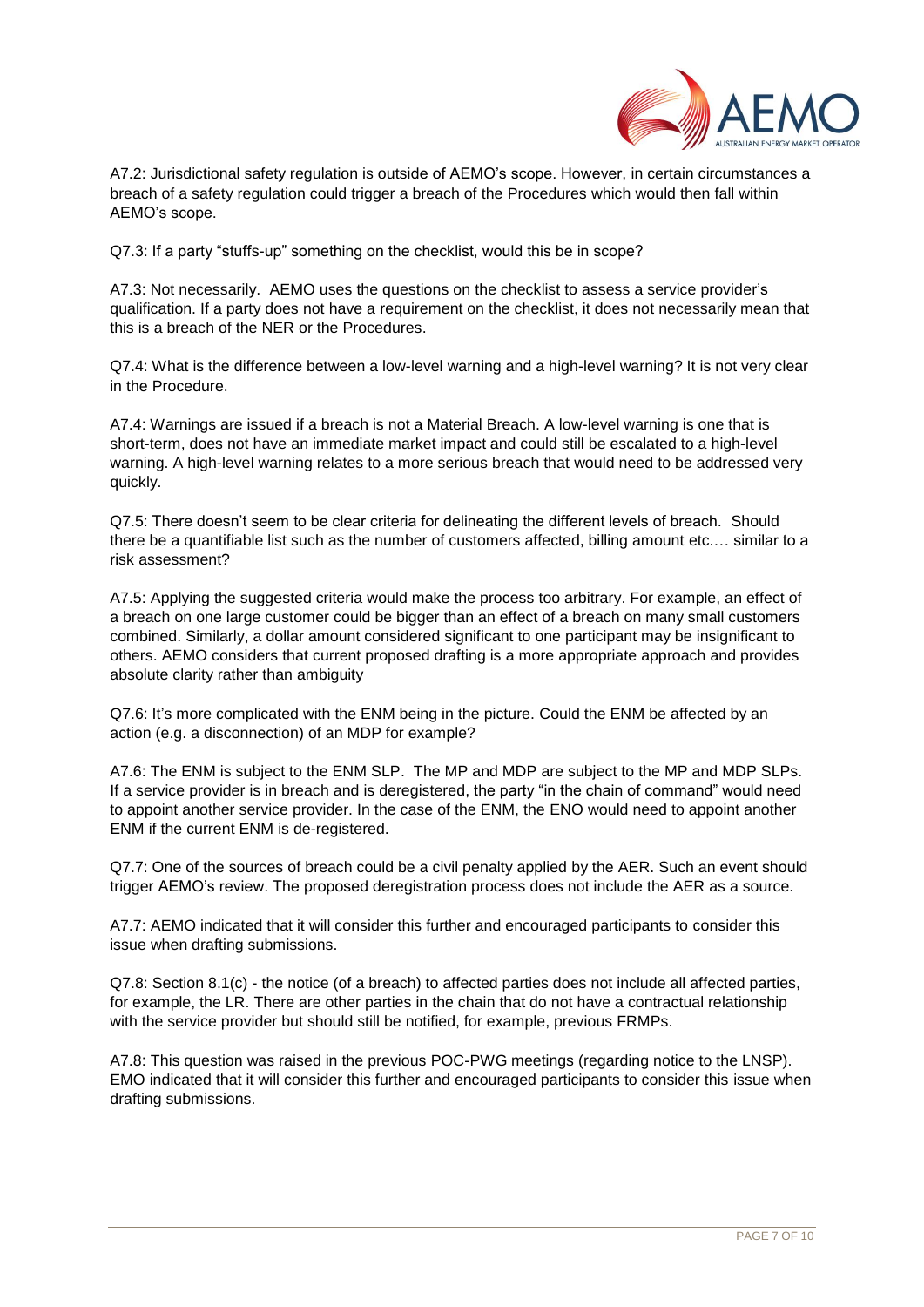

Q7.9: Service Providers' audit reports should be made available to everyone. LNSPs are subject to traffic light performance while the market does not know the poor performances of other service providers.

A7.9: AEMO is open to receiving submissions on whether a notice of a breach should be a market notice, noting that AEMO would only be able to issue a notice once it's been assessed that there is a breach. The market would not be notified of reported breaches that have not been confirmed.

Q7.10: Have the requirements become more stringent? Currently, notices are only be issued if there are fundamental errors in a service provider's systems or processes. A one-off error such as an incorrect CT ratio being applied would not result in a breach notice today.

A7.10: The reason this scenario hasn't resulted in a breach today is because relevant parties have moved to resolve the matter quickly. A tardy to response to such an event would be considered as a breach today.

# **8. Qualification Procedure - Metering Providers, Metering Data Providers and Embedded Network Managers**

Please refer to slide # 11.

Q8.1: As the accreditation checklists are being updated, what does this mean for service providers of existing type 5 & 6 meters?

A8.1: If a party continues to provide the services that it does today, for example the provision of services to type 6 metering installations with no other changes, then it is highly unlikely that reaccreditation will be required. If a party wishes to enter the market, is extending the services that it currently provides or intends to undertake an enterprise system change, for example, it will be subject to the new Qualification Procedure and accreditation checklists. It is recommended the party contact AEMO to discuss their situation. The extent of any accreditation or re-accreditation activities which will be assessed by AEMO on a case-by-case basis.

Q8.2: Will an accreditation be required for a current service provider of type 1-4 metering installations transfers the operation of its business to a ring-fenced entity?

A8.2: Under this scenario it is likely that accreditation will be required as it is a new company that will be providing the services. As mentioned previously, the extent of any accreditation or re-accreditation activities which will be assessed by AEMO on a case-by-case basis.

Q8.3: Where is AEMO's incremental charge rate published?

A8.3: This rate is not published at the moment. AEMO's Corporate Services Department is currently running a separate consultation on the AEMO's electricity FRC fee structure. It has been recommended that details of the incremental fee are published on AEMO's website following the consultation.

Q8.4: Would an MDP currently providing services for type 1-7 meters be required to gain accreditation if it wished to provide services for type 4A metering installations?

A8.4: Yes, an existing provider would need to be accredited to provide services for small customer metering installations, noting also that the party would need to be appropriately ring-fenced.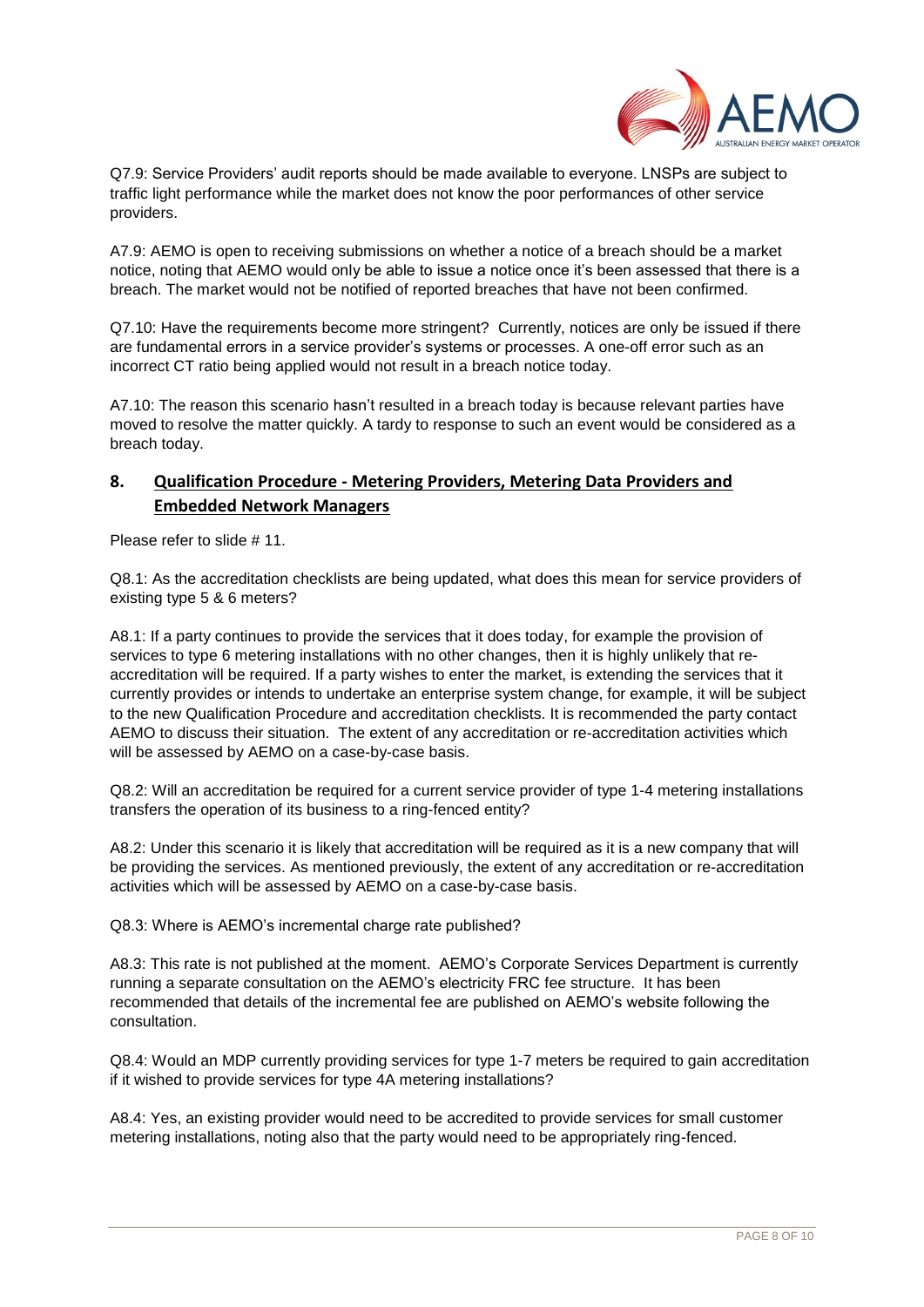

Q8.5: There are 2.8 million VIC AMI meters that are moving-out of derogation. These meters are remotely read meters and must be considered as type 4. They are currently subject to a hybrid of substitution rules. What is AEMO's view on this? Would current service providers of VIC AMI meters be required to undergo accreditation?

A8.5: AEMO agrees with the assessment that VIC AMI meters are remotely read meters and therefore should become type 4. The change to type 4 will trigger accreditation. However, it's reasonable to expect that the barrier to gaining accreditation in this case will be low given the changes AEMO has made to the Metrology Procedures to accommodate VIC AMI meters.

Q8.6: How will accreditation for type 4 LVCT meters be mapped? This category of meters is addressed separately for type 2 & 3 in the Rules but not type 4.

A8.6: In the Procedure, AEMO has included different accreditation categories and specific meter types associated with each category. AEMO encouraged participants to consider this issue when drafting submissions.

Q8.7: The ticks in "pre-reading" section in the Qualification Procedure will need to be reviewed. For example, all roles should have a tick against the NMI Procedure. Also, the documents listed in this section should correspond to the "related documents" section in the Procedure.

A8.7: AEMO indicated that it will review this. However, the "related documents" section only lists AEMO's related Procedures.

## **9. Exemption Procedure – Metering Installations Malfunctions.**

Please refer to slide #12.

Q9.1: Could AEMO please explain why clause 7.6.3 of the current Procedure which obligates AEMO to notify impacted participants is not included in the new Procedure?

A9.1: This change was made in recognition of the change in the role of the MC, who is a competitive service provider and has the overall responsibility for the metering installation at the site. The MC should therefore provide this notification to all relevant parties.

Q9.2: Who is meant to notify the LNSP?

A9.2: AEMO indicated that it will consider adding the LNSP as one of the parties receiving the notice after all reviewing all the feedback from the first stage submissions.

Q9.3: What happens if there's a change of retailer when an application for exemption is in progress? The incoming retailer would not know about the exemption?

A9.3: The incoming retailer and the incoming MC (if there's also a change of MC) will need to have a process in place to obtain such information from the MP. The new MC would need to submit a new application as an exemption is deemed to have expired when the MC ceases to be the MC for the connection point.

Q9.4: There's a concern that the concept of deemed MC is not mentioned in the procedure. It should be specifically called out that the exemption process does not apply to deemed MCs. In reference to rule 7.8.10 of the NER, the clause under which the Procedure is made does not mention deemed MCs. The Procedure only refers to "current MC" and a deemed MC is a "current MC".